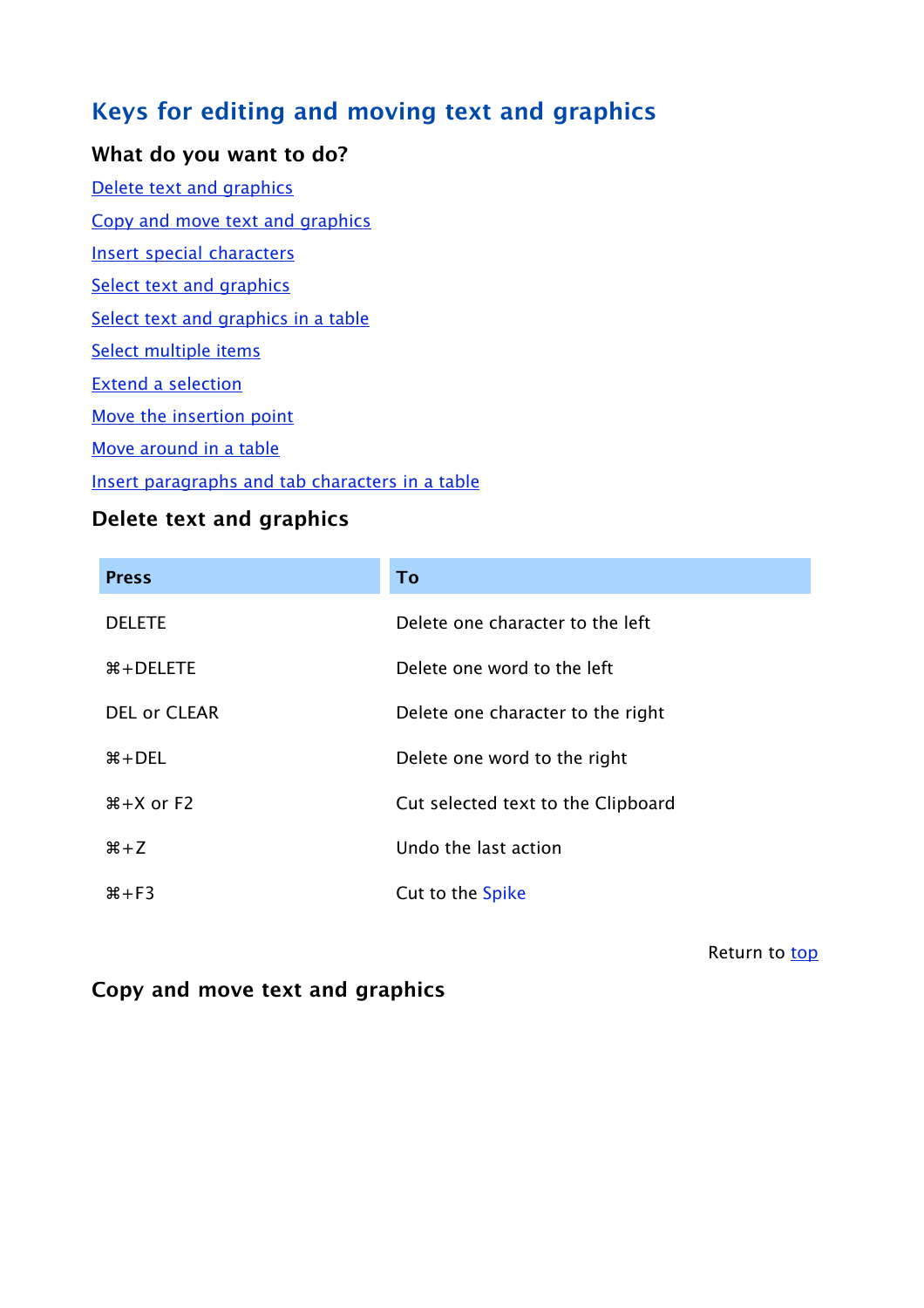| <b>Press</b>                                                                      | To                                                |
|-----------------------------------------------------------------------------------|---------------------------------------------------|
| $# + C$ or $F3$                                                                   | Copy text or graphics                             |
| $\#$ +SHIFT+C                                                                     | Copy text or graphics to the<br>Scrapbook         |
| $\#+X$ or F2 (then move the insertion point<br>and press $\mathcal{H} + V$ or F4) | Move text or graphics                             |
| OPTION+F3                                                                         | Create AutoText                                   |
| $\#$ + V or F4                                                                    | Paste the Clipboard contents                      |
| $\#$ +SHIFT+V                                                                     | Paste the selected clipping from the<br>Scrapbook |
| $\frac{4}{5}$ + SHIFT + F3                                                        | Paste the Spike contents                          |

Return to top

# **Insert special characters**

| <b>Press</b>       | <b>To insert</b>                |
|--------------------|---------------------------------|
| $\frac{4}{5}$ + F9 | A field                         |
| SHIFT+RETURN       | A line break                    |
| SHIFT+ENTER        | A page break                    |
| $\#$ +SHIFT+RETURN | A column break                  |
| OPTION+SPACEBAR    | A nonbreaking hyphen            |
| OPTION+G           | The copyright symbol            |
| OPTION+R           | The registered trademark symbol |
| OPTION+2           | The trademark symbol            |
| OPTION+SEMICOLON   | An ellipsis                     |

Return to top

**Select text and graphics**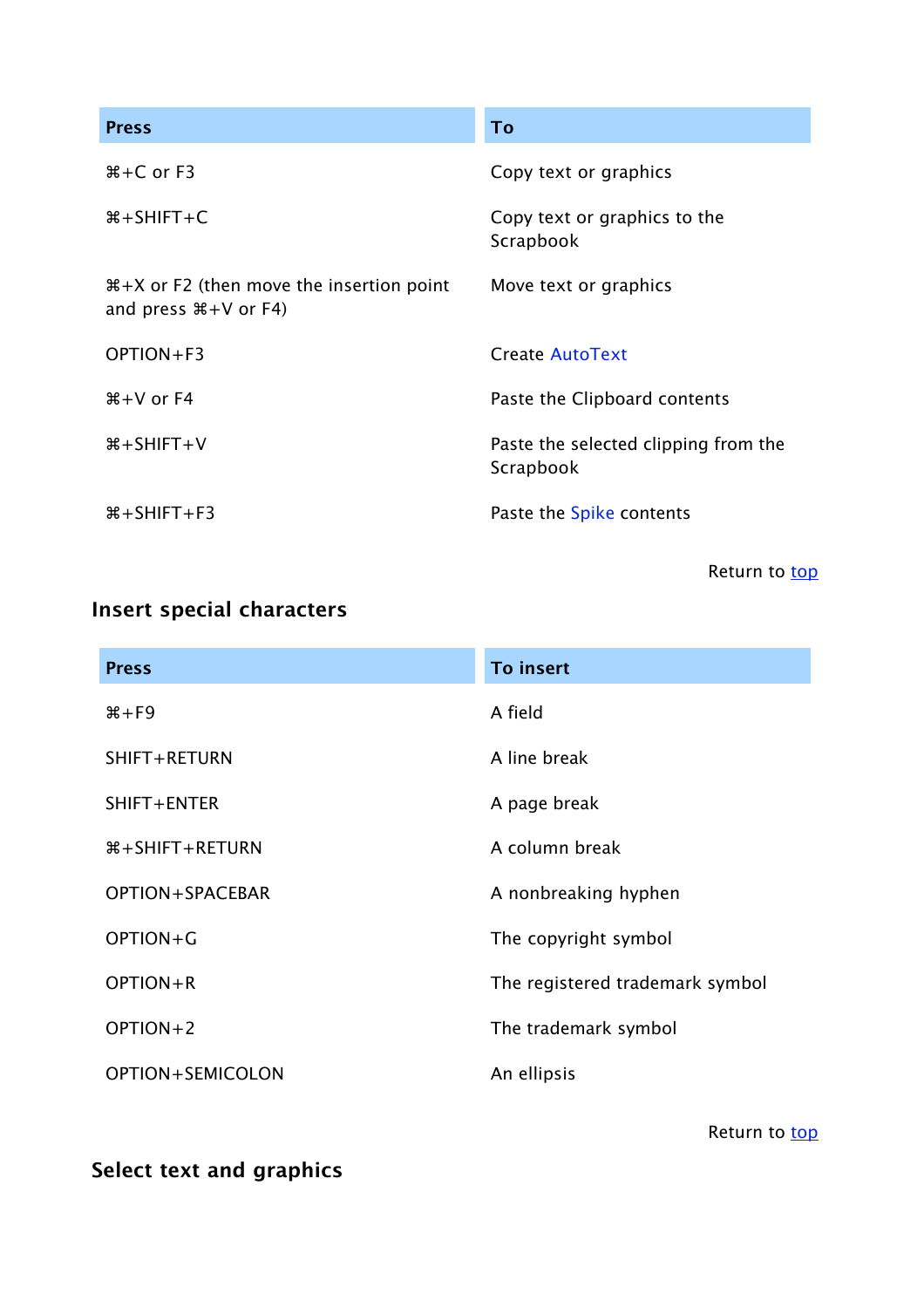Select text by holding down SHIFT and pressing the key that moves the insertion point.

| <b>Press</b>                                                                              | To extend a selection                |
|-------------------------------------------------------------------------------------------|--------------------------------------|
| SHIFT+RIGHT ARROW                                                                         | One character to the right           |
| SHIFT+LEFT ARROW                                                                          | One character to the left            |
| SHIFT+OPTION+RIGHT ARROW                                                                  | One word to the right                |
| SHIFT+OPTION+LEFT ARROW                                                                   | One word to the left                 |
| 第+SHIFT+RIGHT ARROW or SHIFT+END                                                          | To the end of a line                 |
| <b> *+SHIFT+LEFT ARROW or SHIFT+HOME</b>                                                  | To the beginning of a line           |
| SHIFT+DOWN ARROW                                                                          | One line down                        |
| SHIFT+UP ARROW                                                                            | One line up                          |
| <b>\\$+SHIFT+DOWN ARROW</b>                                                               | To the end of a paragraph            |
| <b><i>WASHIFT+UP ARROW</i></b>                                                            | To the beginning of a paragraph      |
| SHIFT+PAGE DOWN                                                                           | One screen down                      |
| SHIFT+PAGE UP                                                                             | One screen up                        |
| $\#$ + SHIFT + HOME                                                                       | To the beginning of a document       |
| $\#$ +SHIFT+END                                                                           | To the end of a document             |
| OPTION+ *+ SHIFT + PAGE DOWN                                                              | To the end of a window               |
| $#+A$                                                                                     | To include the entire document       |
| #+SHIFT+F8, and then use the arrow keys;<br>press $\#$ +PERIOD to cancel selection mode   | To a vertical block of text          |
| F8, and then use the arrow keys; press $\mathcal{H}$ +<br>PERIOD to cancel selection mode | To a specific location in a document |

**Tip** If you know the key combination to move the insertion point, you can generally select the text by using the same key combination while holding down SHIFT. For example,  $\#+RIGHT ARROW$  moves the insertion point to the next word, and  $\#+SHIFT+$ RIGHT ARROW selects the text from the insertion point to the beginning of the next word.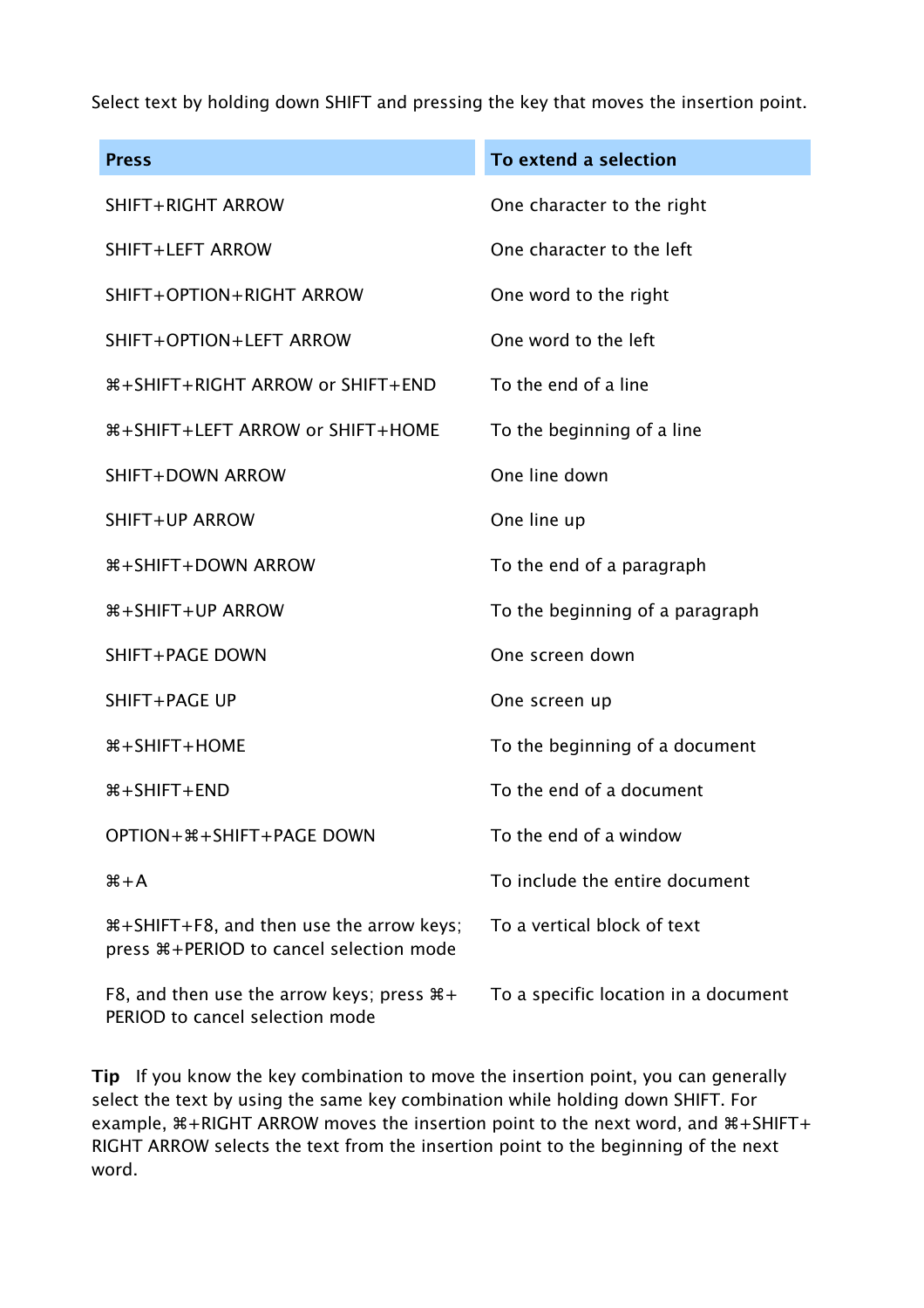## **Select text and graphics in a table**

| <b>Press</b>                                                                                                        | To                                                                         |
|---------------------------------------------------------------------------------------------------------------------|----------------------------------------------------------------------------|
| <b>TAB</b>                                                                                                          | Select the next cell's contents                                            |
| SHIFT+TAB                                                                                                           | Select the preceding cell's contents                                       |
| Hold down SHIFT and press an arrow key<br>repeatedly                                                                | Extend a selection to adjacent cells                                       |
| Click in the column's top or bottom cell.<br>Hold down SHIFT and press the UP ARROW<br>or DOWN ARROW key repeatedly | Select a column                                                            |
| #\the SHIFT+F8, and then use the arrow keys;<br>press $\#$ +PERIOD to cancel selection mode                         | Extend a selection (or block)                                              |
| $SHIFT + F8$                                                                                                        | Reduce the selection size                                                  |
| Select the first item you want, hold down $\mathcal{H}$ ,<br>and then select any additional items you<br>want       | Select multiple cells, columns, or<br>rows that are not next to each other |

Return to top

# **Select multiple items**

| <b>Press</b>                                                       | Τo                         |
|--------------------------------------------------------------------|----------------------------|
| Select the first item you want, hold down $\mathcal{H}$ , and then | Select multiple items that |
| select any additional items you want.                              | are not next to each other |

Return to top

### **Extend a selection**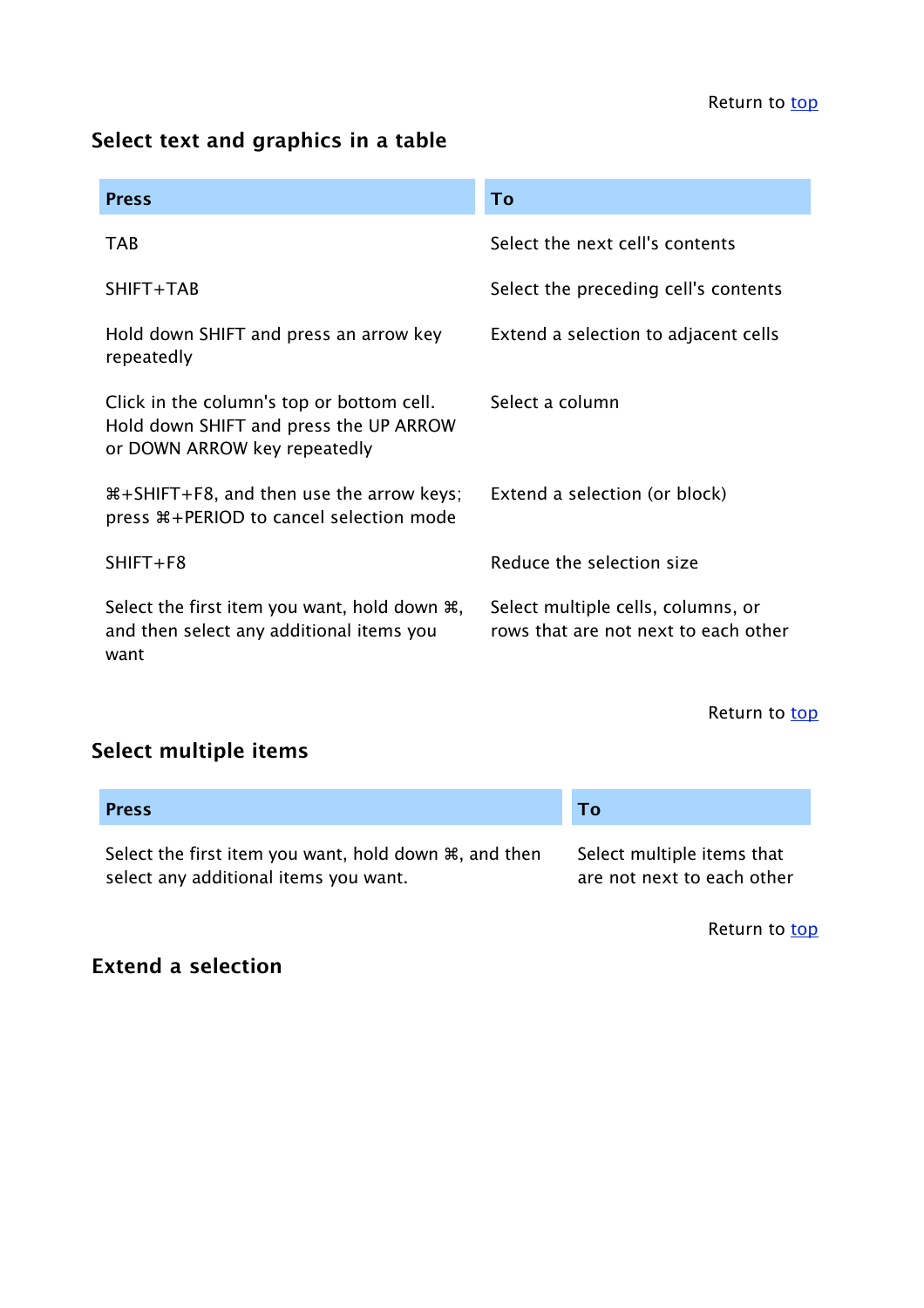| <b>Press</b>                                                                  | <b>To</b>                        |
|-------------------------------------------------------------------------------|----------------------------------|
| F8                                                                            | Turn extend mode on              |
| F8, and then press LEFT ARROW or RIGHT<br><b>ARROW</b>                        | Select the nearest character     |
| F8 (press once to select a word, twice to<br>select a sentence, and so forth) | Increase the size of a selection |
| $SHIFT + F8$                                                                  | Reduce the size of a selection   |
| $\frac{1}{2}$ + PERIOD                                                        | Turn extend mode off             |
|                                                                               | Return to top                    |

## **Move the insertion point**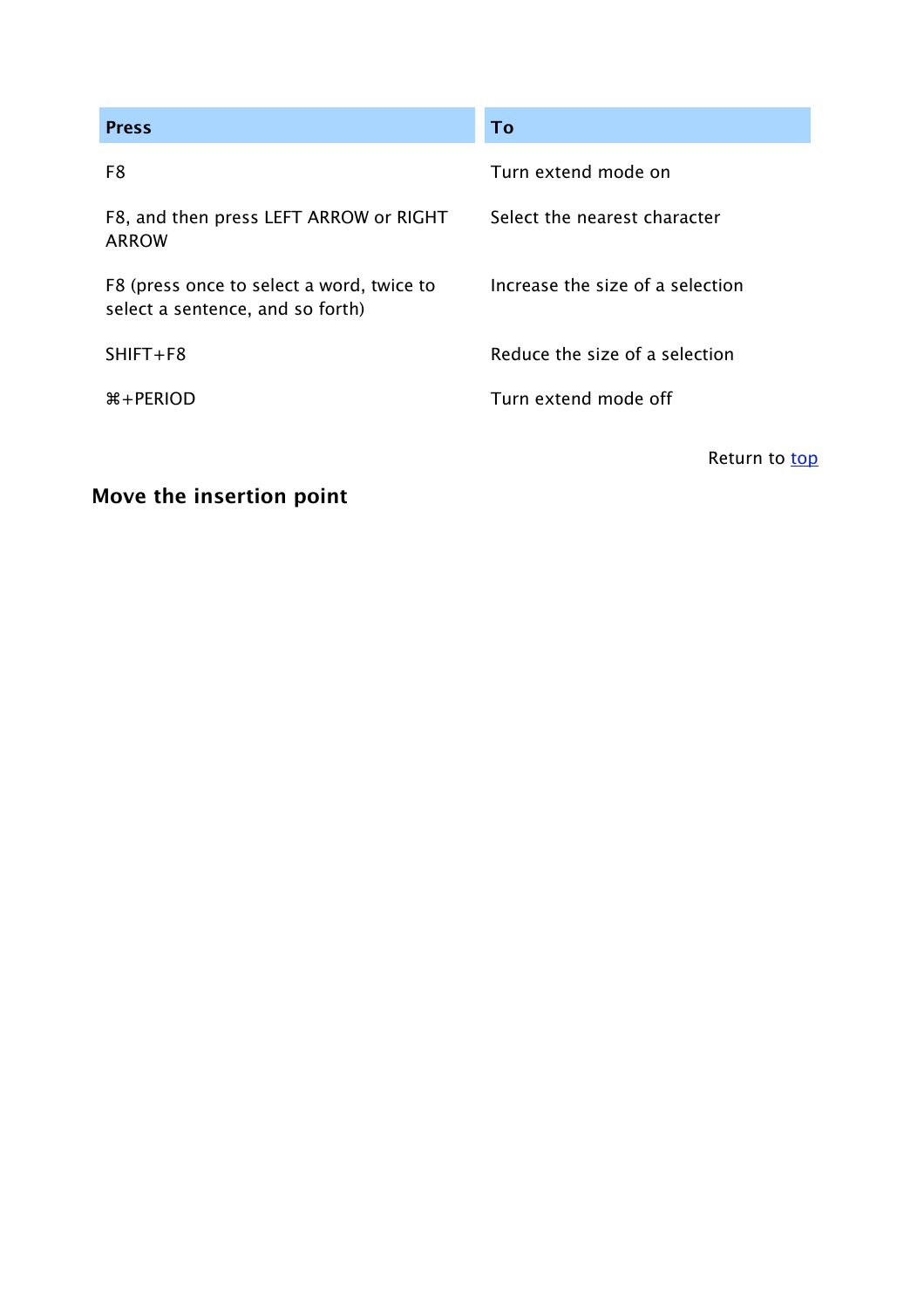| <b>Press</b>                       | To move                                                                                          |
|------------------------------------|--------------------------------------------------------------------------------------------------|
| <b>LEFT ARROW</b>                  | One character to the left                                                                        |
| <b>RIGHT ARROW</b>                 | One character to the right                                                                       |
| <b>OPTION+LEFT ARROW</b>           | One word to the left                                                                             |
| <b>OPTION+RIGHT ARROW</b>          | One word to the right                                                                            |
| <b><i>W</i>+UP ARROW</b>           | One paragraph up                                                                                 |
| <b>#+DOWN ARROW</b>                | One paragraph down                                                                               |
| SHIFT+TAB                          | One cell to the left (in a table)                                                                |
| <b>TAB</b>                         | One cell to the right (in a table)                                                               |
| <b>UP ARROW</b>                    | Up one line                                                                                      |
| <b>DOWN ARROW</b>                  | Down one line                                                                                    |
| <b><i>W</i>+RIGHT ARROW or END</b> | To the end of a line                                                                             |
| <b><i>W</i>+LEFT ARROW or HOME</b> | To the beginning of a line                                                                       |
| <b>PAGE UP</b>                     | Up one screen (scrolling)                                                                        |
| <b>PAGE DOWN</b>                   | Down one screen (scrolling)                                                                      |
| <b><i>W+PAGE DOWN</i></b>          | To the top of the next page                                                                      |
| <b>H+PAGE UP</b>                   | To the top of the previous page                                                                  |
| $#+END$                            | To the end of a document                                                                         |
| $#+HOME$                           | To the beginning of a document                                                                   |
| SHIFT+F5                           | To a previous edit, or the location of the most<br>recent edit when the document was last saved. |

Return to top

**Move around in a table**